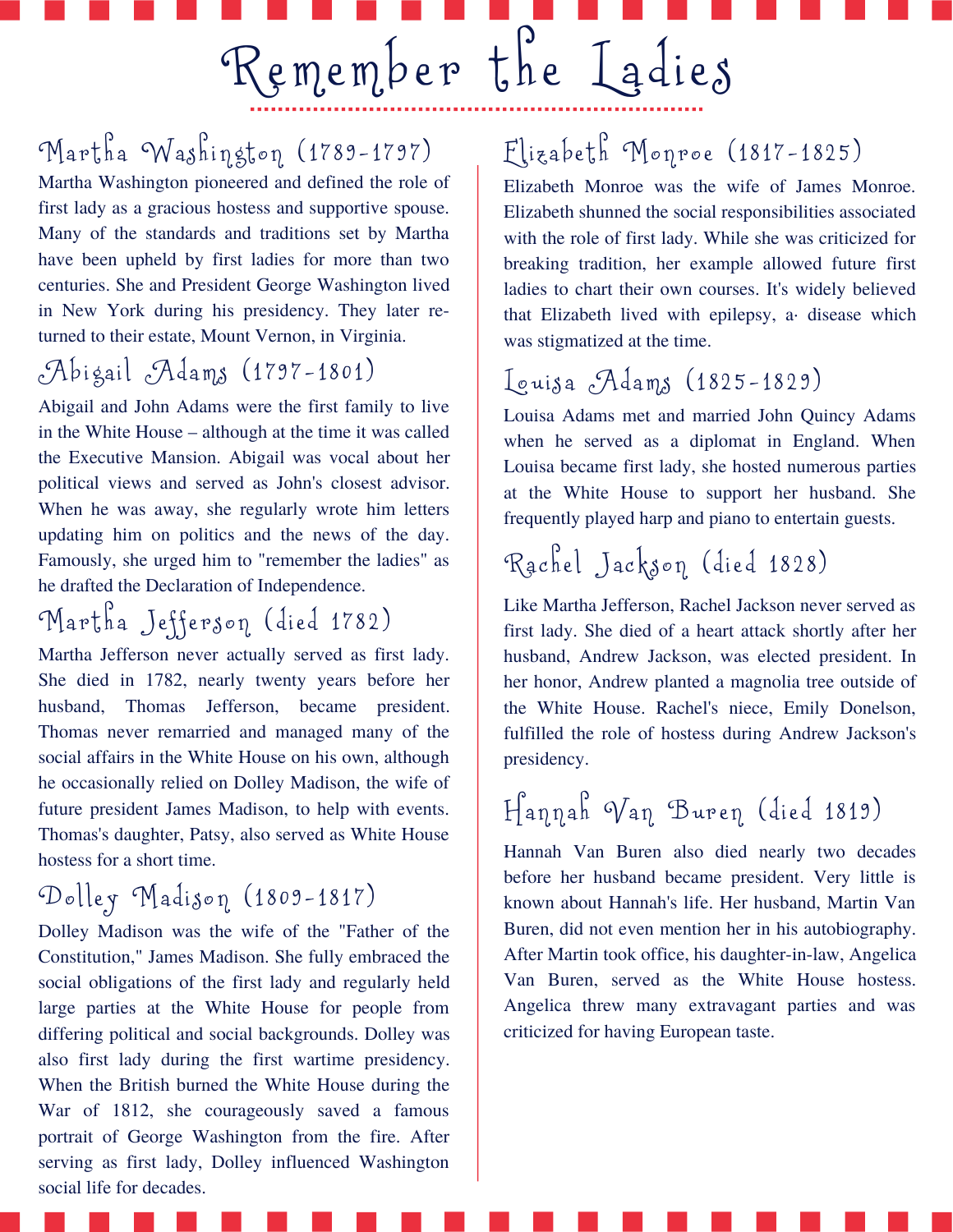# $_{c}A$ nna Harrison (1841)

Anna Harrison's time as first lady was short because her husband, William Henry Harrison, died from pneumonia thirty-two days after assuming office. At the time, Anna was sixty-five and had the distinction of being the nation's oldest first lady. Anna was also the grandmother of another president, Benjamin Harrison, who was the nation's twenty-third commander in chief.

#### Letitia Tyler (1841-1842)

Letitia Tyler served as first lady to her husband, John Tyler, for only two years before she died following a long illness related to a stroke. She was the first presidential spouse to die in the White House. Until he remarried, John relied on their daughter-in-law, Priscilla Tyler, to serve as White House hostess. Priscilla relied heavily on the advice of renowned socialite and former first lady Dolley Madison in managing social affairs.

## $J$ ulia Tyler (1844-1845)

Julia Tyler became first lady after marrying President John Tyler during the second half of his presidency. Julia immediately assumed social duties and hosted opulent White House parties. Just like past first ladies, Julia used social events to influence legislation – throwing a two-thousand-person party to support the annexation of Texas in 1845.

# $S$ arah Polk (1845-1849)

Sarah Polk was a behind-the-scenes political advisor for her husband, President James Polk. She eschewed many of the social duties of first lady and instead helped James write speeches and research legislation. The two even shared an office in the White House. At formal dinners, Sarah would often discuss politics with men instead of socializing with women and would sometimes get so immersed in conversation that she would forget to eat.

#### 'Margaret 'Yeggy Laylor  $(1849 - 1850)$

Peggy Taylor opposed her husband, Zachary Taylor's election as president, and she refused to serve as White House hostess. Instead, their twenty-two-year-old daughter, Betty Taylor, assumed social duties. Peggy would occasionally join Zachary for official dinners. Her time in the White House was brief, as Zachary died after only sixteen months in office.

## $_{c}$ Abigail Fillmore (1850-1853)

Abigail Fillmore's life exemplified the American dream. She was born to a poor family in New York, became a school teacher, and later married Millard Fillmore, who became the thirteenth president of the United States. Her biggest contribution as first lady was creating the first White House library, which she meticulously curated. Her background in education, along with her love of learning, made her an indispensable advisor to Millard.

#### Jane Pierce (1853-1857)

Jane Pierce disapproved of politics and reportedly prayed that her husband, Franklin Pierce, would not become president. Shortly after Franklin was elected, the Pierces' young son, Bennie, tragically died in a train accident. Jane's sadness prevented her from performing the first lady's duties, and friends took the responsibility in her stead.

#### $H$ arriet, Lane Johnston (1857-1 8 6 1 )

President James Buchanan was the first and only bachelor president. Upon taking office, he relied on his niece, Harriet Johnston, to serve as first lady and manage social affairs. To keep peace, Harriet enforced a rule that guests were not allowed to discuss politics at White House parties.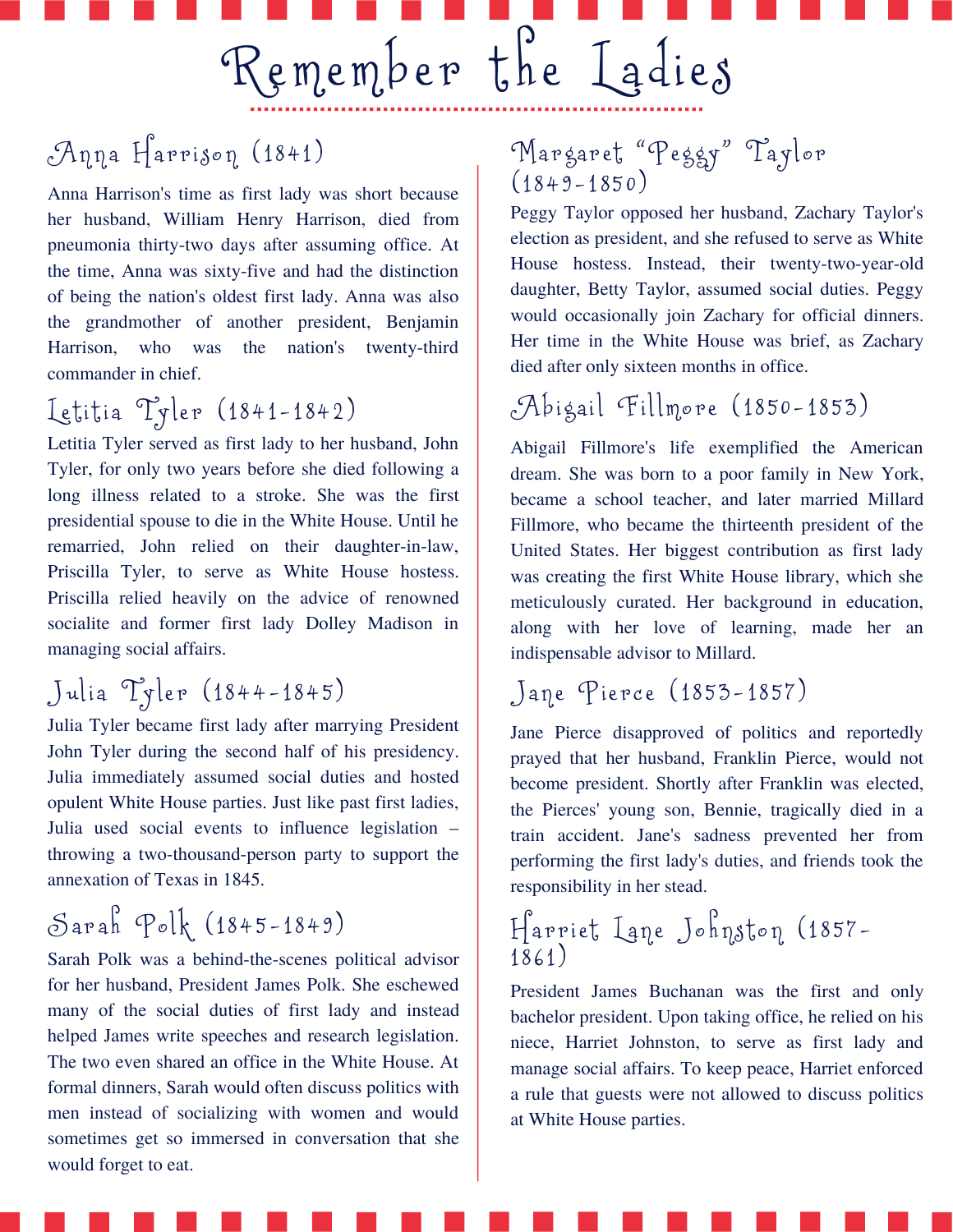#### $M$ ary Todd Lincoln (1861-1865)

Mary Todd Lincoln was greatly affected by the Civil War, and she spent much of her time as first lady helping injured Union soldiers at hospitals. Like her husband, Abraham Lincoln, Mary was devoted to ending slavery and promoting the rights of all Americans. She encouraged President Lincoln to issue the Emancipation Proclamation on January 1, 1863.

## $F$ liza Johnson (1865-1869)

Eliza Johnson was suffering from tuberculosis when her husband, Andrew Johnson, became president following the tragic assassination of President Lincoln. Consequently, their daughter Martha Johnson served as the White House hostess. Eliza did, however, advise Andrew on policy decisions.

#### Julia Grant (1869-1877)

When her husband, Ulysses Grant, became president after leading the Union Army to victory in the Civil War, Julia Grant fully embraced the role of first lady. She became famous for holding glamorous dinners – some of which included twenty-nine courses. While previous first ladies had been criticized for their extravagance, Julia's flashy style gave comfort and pride to a country recovering from war. After her time as first lady, Julia advocated for women's rights and supported the suffrage movement.

# Lucy Hayes (1877-1881)

Lucy Hayes was a stark contrast to Julia Grant. After Lucy's husband, Rutherford B. Hayes, became president, formal dinners virtually ceased at the White House. Lucy, who was a conservative woman and the first presidential spouse to graduate from college, held informal gatherings in the evenings instead. She travelled the nation and supported Civil War orphans. Lucy also redecorated and modernized the presidential mansion and was responsible for bringing the first telephone into the White House.

#### Luretia Crete Garjield (1881)

Crete Garfield was not first lady for long, as her husband, James Garfield, was shot and killed only months after taking the oath of office. During her time in the White House, Crete was recovering from malaria and stayed out of public life. She allowed only one photograph to be taken of her as first lady.

# Lllen Nell Arthur (died 1880)

President Chester Arthur did not have an official first lady. His wife, Nell, died of pneumonia twenty months before he took office. Chester's youngest sister, Mary Arthur McElroy, served as White House hostess during his administration. Chester mourned Nell's death for most of his presidency.

#### 'Frances Cleveland (1886-1889, 1 8 93-1 8 9 7 )

Frances Cleveland was the only first lady to move in and out of the White House twice after her husband, Grover Cleveland, was elected to non-consecutive terms. At twenty-one, Frances was the youngest first lady. She was both the first person to marry a president in the White House and the first to give birth there. Frances fully performed all social and advisory duties of the first lady and advocated for women's education.

#### Caroline Carrie Harrison  $(1889 - 1892)$

Carrie Harrison was known as the White House's most devout housekeeper. After her husband, Benjamin Harrison, who was the grandson of President William Harrison, took office, Carrie updated the kitchens and bathrooms in the White House. She also brought electric lighting to the White House and started a China collection. Carrie advocated for equal education for women and raised money for Johns Hopkins University School of Medicine, which in turn accepted female students.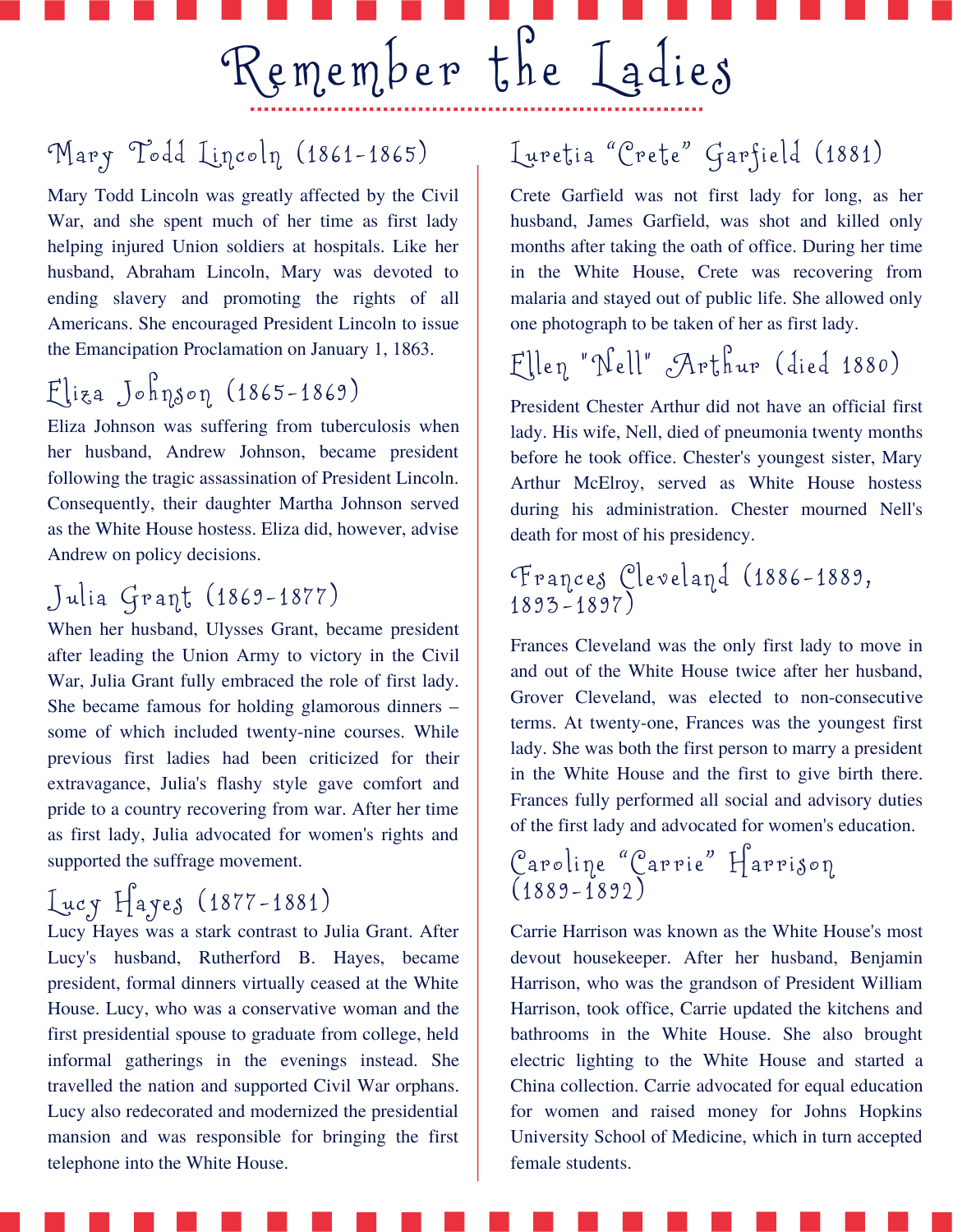## 1da McKinley (1897-1901)

Ida McKinley overcame serious illness to carry out her duties as first lady. Despite suffering from what historians believe was epilepsy, Ida would accompany her husband, William McKinley, to all White House social gatherings. Her time as first lady was cut short, however, after William was shot and killed during his second term.

#### Ldith Ldie Koosevelt (1901- $1909)$

Edie Roosevelt was the complete opposite of her outgoing, energetic husband Theodore "Teddy" Roosevelt. But despite her private nature, Edie invited musicians to perform at the White House and regularly held social gatherings. She led an effort to recover historical furnishings that had once been in the White House. She was also responsible for building the West Wing offices, which helped make the president's living quarters more private.

# Helen Nellie Lajt (1909–1913)

Nellie Taft was ambitious, politically savvy, and very intelligent. She frequently helped her husband, President Howard Taft, select cabinet members and diplomats. As first lady, Nellie had more than three thousand Japanese cherry trees planted throughout Washington, D.C. She also brought a milk cow to the White House lawn.

# $E$ llen Wilson (1913-1914)

Ellen Wilson was the first wife of President Woodrow Wilson. As first lady, she took an interest in improving working conditions for female government employees. She also advocated for improving poor neighborhoods in Washington, D.C. Ellen died of Bright's disease during Woodrow's first term.

# $F \cdot \text{d}$  ith Wilson (1915-1921)

Edith Wilson, the second wife of President Woodrow Wilson, faced unique challenges while serving as first lady. After Woodrow suffered a stroke in 1919, Edith became his chief caretaker and liaison to the Congress. Many viewed Edith as the de facto president.

# $Flo$ rence  $\operatorname{\text{Farg}}$  (1921-1923)

Florence Harding was a critical advisor to her hus‐ band, President Warren Harding. She helped him write speeches and think through policy decisions. Florence was also instrumental in his election, leading a campaign that appealed to women – who had just gained the right to vote. As first lady, Florence was the first to speak publicly to the press and the first to receive Secret Service protection. Her time as first lady was cut short after Warren died of a blood clot during his term.

## Grace Coolidge (1923-1929)

Grace and Calvin Coolidge were something of an odd couple. Grace was lively and outgoing, while Calvin was quiet and reserved. He was often referred to as "Silent Cal." While Grace did not engage in politics, she had a great impact on American culture. In 1931, she was voted one of "America's Twelve Greatest Women."

# $I$ ou  $f$ oover  $(1929-1933)$

Lou Hoover was the most well-traveled first lady of her time. Before her husband, President Herbert Hoover, took office, the two had traveled extensively through Australia, Japan, Europe, Egypt, and China. Lou spoke seven languages and was the first American woman to earn a geology degree. As first lady, she was a vocal advocate for the rights of women and African Americans. Lou also threw lavish parties at the White House, which were criticized as the country was enduring the Great Depression.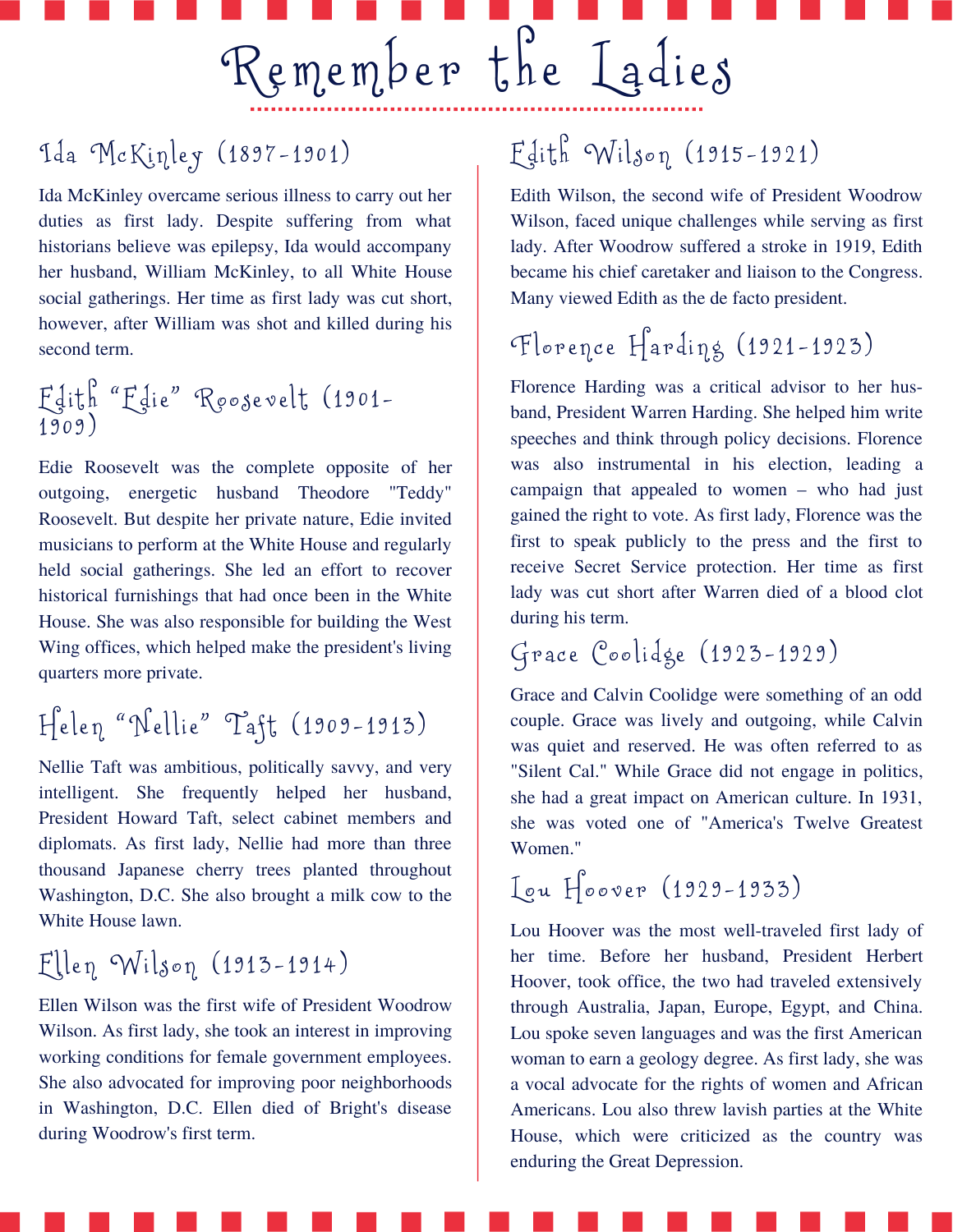## $F$ leanor Roosevelt (1933-1945)

Eleanor Roosevelt served longer than any other first lady. She was the wife and political partner of Franklin Delano Roosevelt. As first lady, Eleanor promoted civil rights and strongly supported women's rights. Eleanor even held press conferences in the White House exclusively for female journalists. After leaving the White House, she continued public service as a delegate to the United Nations and led the UN Commission on Human Rights.

Eli z abe t h "Be s s " Truman ( 1 945- 1 9 53)

Like many before her, Bess Truman did not enjoy the spotlight that came with being first lady. She consequently held very few social gatherings at the White House. Her practicality earned her the respect of Americans. Bess was very engaged in the presidency of her husband, Harry Truman. Together they discussed policy issues and speeches.

## Mamie  $F$ isenhower (1953-1961)

Mamie Eisenhower focused entirely on hosting duties while serving in the White House with her husband, President Dwight D. Eisenhower. Her fashion sense, kind demeanor, and willingness to greet tourists earned her the respect and adoration of many Americans. Mamie was famous for her trademark bangs.

Ja c que line "Ja c k i e " Kenne dy ( 1 9 6 1-1 9 63)

Jackie Kennedy brought youthful style and glamour to the White House. She fully renovated the White House and invited all Americans to see the presidential mansion through a televised tour in 1962. She also returned to the tradition of making the White House a social and cultural center of the nation, inviting popular musicians and artists to perform.

#### Claudia Lady Dird Johnson  $(1963 - 1969)$

Lady Bird Johnson served as first lady during an ex‐ traordinary time in American history. Her husband, Lyndon B. Johnson, led the country after the tragic assassination of John F. Kennedy and signed into law the Civil Rights Act, which Lady Bird fully supported. As first lady, Lady Bird worked to enhance our country through her "Beautify America" campaign. Her advocacy resulted in the Highway Beautification Act of 1965, which limited unsightly advertising and improved the scenery along federal highways.

# °1 helma "Yat" Wixon (1969-1974)

Pat Nixon is known as the most well-traveled first lady of all time. After her husband, Richard Nixon, was elected, the two traveled to more than eighty countries. Although she was not eager to be first lady, Pat was a diligent hostess and started Christmas and garden tours at the White House, as well as tours for the blind.

#### Llizabeth "Detty" 'ford (1974- $1977)$

As first lady, Betty Ford was a strong advocate for women's rights and health. Shortly after her husband, Gerald Ford, became president following the resignation of President Nixon, Betty was diagnosed with breast cancer. Instead of keeping her illness a secret, Betty started a public campaign to urge women to get regular screenings for the disease. In 1982, she established the Betty Ford Center for Drug and Alcohol Rehabilitation to help those with substance abuse problems.